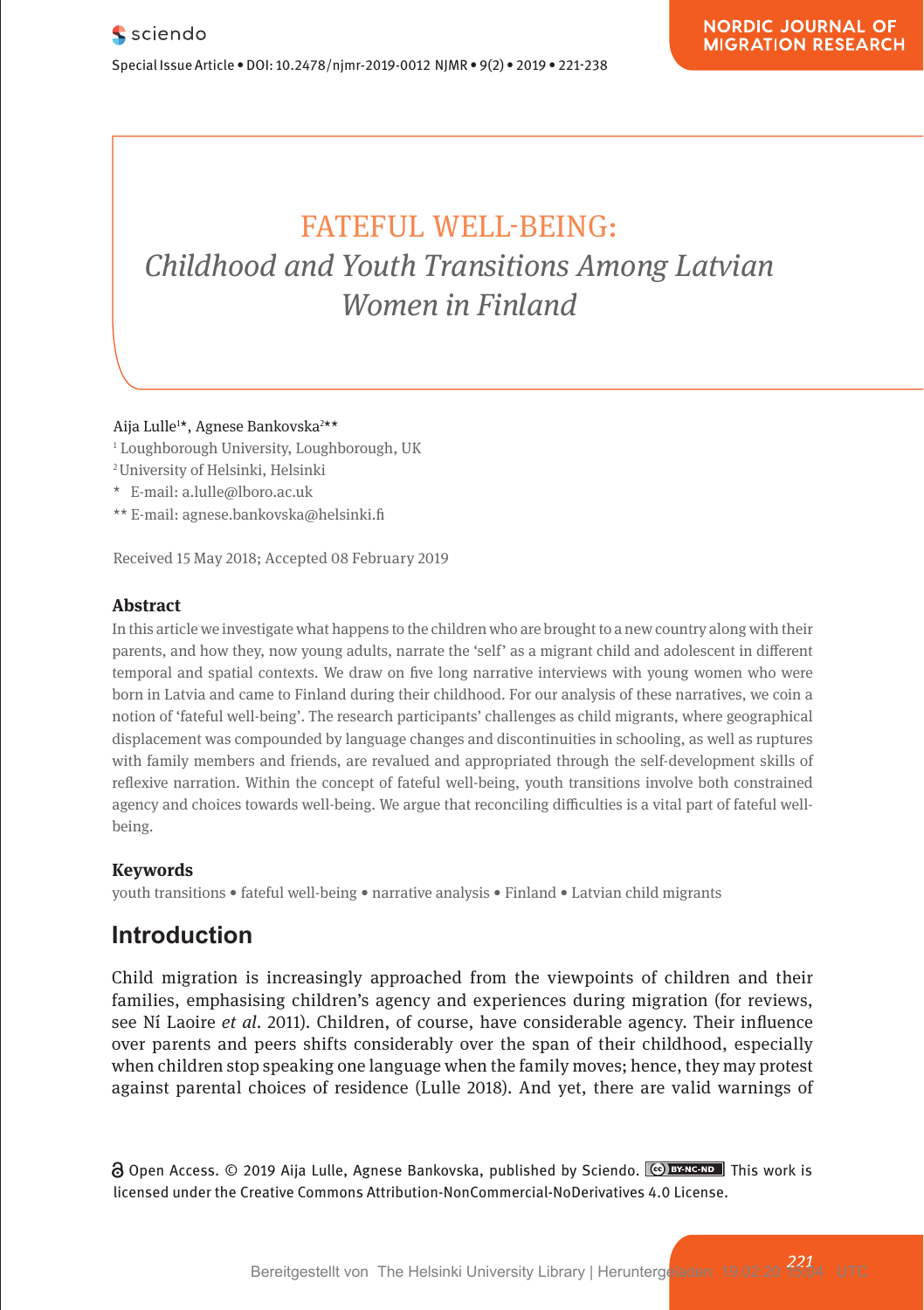overemphasising migrant children's agency because childhood is normatively structured (Coe *et al*. 2011).

Another relevant context needs to be taken into account: modern families are not only nuclear, but they are also not bounded within one nation-state. It is important to assess shifting cultural norms around family migration in order to understand the choices that children within these families make (Mazzucato & Schans 2011: 708; Van Geel & Mazzucato 2017). While migrant children's well-being has been at the core of policies and research, especially during the past decade, little is actually known about how mobility-related wellbeing changes during childhood affect youth transitions. Traditionally, youth transitions are seen as chronological stages. Three stages are the most prominent: first, from education to work; second, from non-employment or unemployment to stable employment; and third, from youth to full adulthood (Arnett 2004). The latter is broadly understood as establishing one's own home, own family and independence. However, in terms of flexibilisation of education and labour markets, youth transitions become more diverse – ruptured, reversed, delayed and repeated (Hörschelmann 2011). Migration can coincide with transitions and can complicate chronologically imagined life course transitions geographically. While interactions between youth mobility and transitions are more studied (King 2018), clearly, there is a need for research to understand the complex impacts of migration on young people who experienced migration in childhood.

Our contribution to this research need is to put forward the notion of 'fateful wellbeing', which we understand as pursuing a deeply satisfying life in the midst of constraints and choices in young persons' lives. We devote the following theoretical sections to explain how we arrived at this notion. Our study is based on qualitative analysis of five accounts of research participants who moved from Latvia to Finland when they were children. This small-number study is part of the long-term research work on children and family migration between Latvia and Finland under two Finland-funded projects.<sup>1</sup> All five are women and gave their interviews as adults, looking back to their own childhood experiences and, as we call it here, reconciling them with that child migrant in their own narratives. Methodological opportunities and limitations are explained in the sections on methods and participants. In the analytical sections throughout the article, we follow their voices on how today's young adults reflect on their past events, as well as their attempts to pursue psychosocial wellbeing in childhood and now. Hence, our overarching question is: *How do children and young adults pursue well-being in the context of constraints and choices?*

### **Theorising narration of well-being and youth transitions**

According to Wright (2012: 10), subjective well-being is related to needs for autonomy, competency and meaningful relationships, in addition to having goals of personal growth and greater good for others, e.g. family members, especially the next generation, even if this involves intergenerational constraints (Punch 2014). Incorporating a clear psychosocial component, subjective well-being is also related to experience and ideas of what it means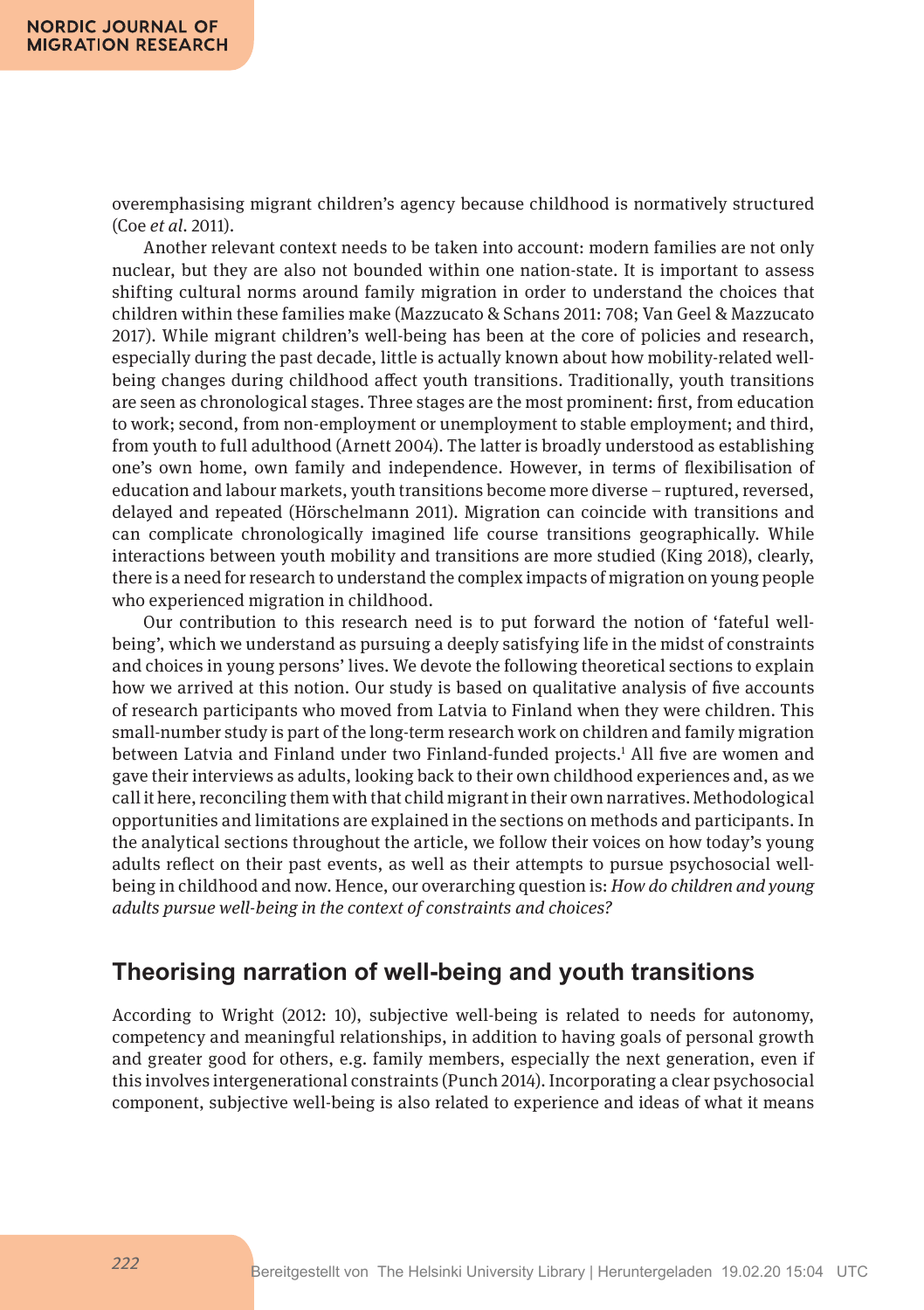to 'live well' for migrants and for people they care for. Psychosocial 'being well' involves psychological states such as self-esteem and relationships, and it links individual experiences to the broader social realm. Such psychosocial states are culturally embedded understandings where frames of reference are place based and can become transformed during the migration process (Ryan, Huta & Deci 2008).

Wright (2012: 5, 52–55) names language skills as being functional to well-being: without language skills, welfare, work or living arrangements are hard to access; and, conceptually, it is hard for subjective well-being to take place. Throughout her research on Peruvian migrants in London and Madrid, Wright reiterates that both functional and subjective dimensions are overlapping and feed into each other. However, we need to take into account that, firstly, Wright studied adults; and secondly, her list of well-being needs is not exhaustive. In different geographical and social settings, and, as in our case, with different demographic profiles, additional needs may turn out to be more important in order to pursue a better life during migration.

When it comes to youth transitions, inspired (and convinced) by Hörschelmann (2011) and Worth (2009), we understand such transitions in migrant lives not as steady and linear trajectories but rather as 'ruptures' occurring during the process of 'becoming'. When moving from one place to another, relationships such as friendships and, often, family relations go through ruptures. This happens with language learning and usage too. Besides, these are often entwined, especially if former friends and family members live in a different language environment and children may stop speaking an earlier-learned language while learning a new one. This may occur either as a 'natural' process guided by the child or may be encouraged by the parents and/or school environment in order to accelerate integration in the new society. Hence, there is a tension between studies that stress on children and young people's reflective agency to make mobility and other choices (e.g. Saar 2017) on the one hand and other studies that foreground the constraints of legal and institutional relations on children's agency on the other (Coe *et al*. 2011). Finally, the growing numbers of mobile youth in Europe have created a need for new theorisations of the relatively 'free' mobilities of youth (Cairns 2014; King 2018). While structural constraints such as language barriers and national labour market systems exist, this relative freedom of mobility has actually created multi-sited relations. The family is the core site of such relations.

### **Fateful well-being**

The well-being approach emphasises what people need to live well and in a satisfying way, even if this involves temporary hardships (Wright 2012). Our participants reflected on the fundamental transitions and decisive moments that took place when their capability to 'choose' migration or a mobile life was rather constrained by parental choices. According to Coe *et al*. (2011), children have considerable agency in expressing and pursuing their will. But children's agency is also constrained: usually (at least in Western countries), they must receive education and they are legally dependent. Children cannot make choices during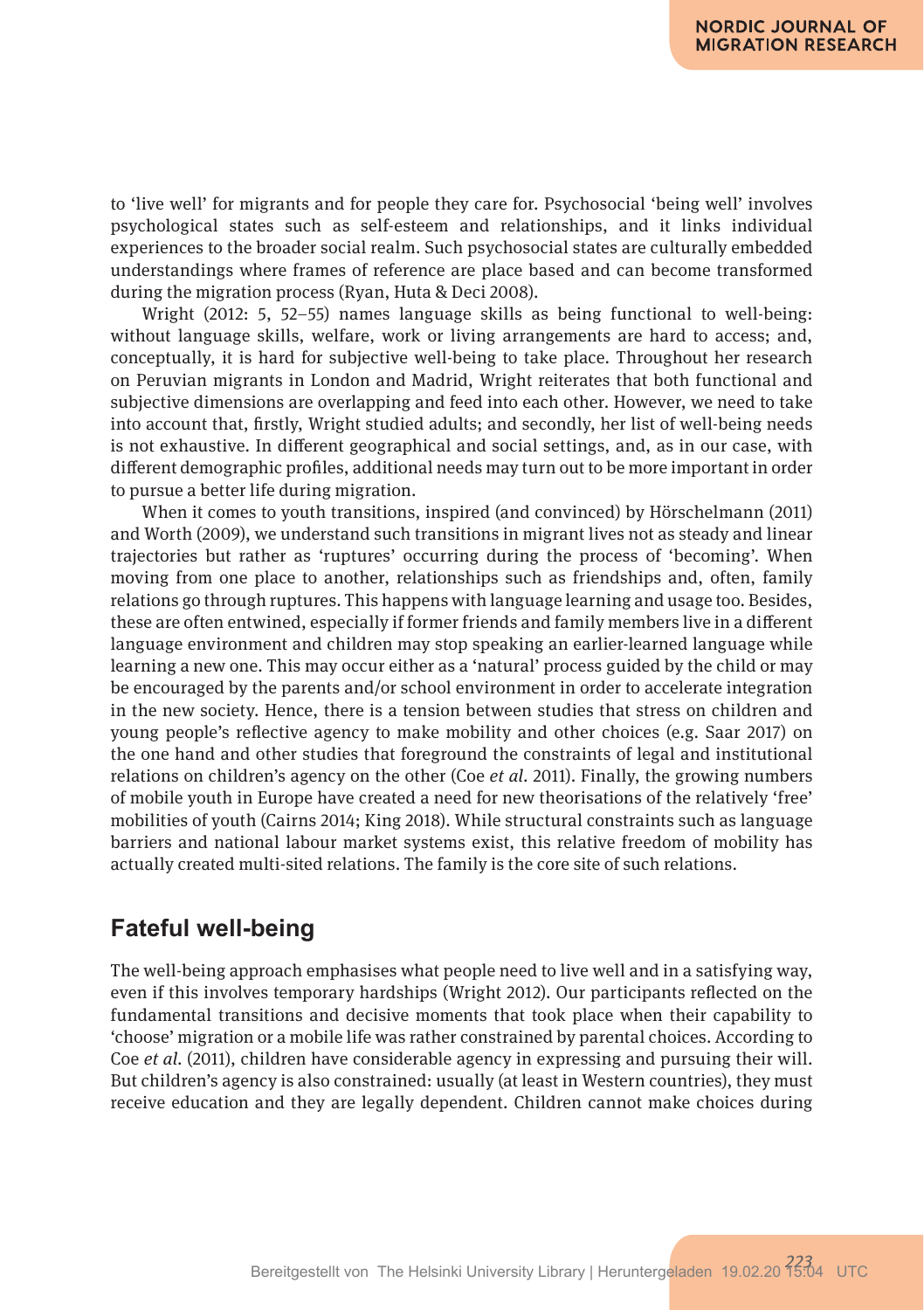migration as adults can, especially in terms of where they will live and which languages they will master. This aspect of a constrained agency is at the centre of our inquiry. In order to bridge this gap between constrained agency and a migrant's life, which rather unfolds in a plurality of ruptures and becomings, we need to place these in a broad understanding of modern life courses, as Giddens does in in the theory of self-identity in modernity. According to Giddens (1991: 113–114), 'fateful moments' are like crossroads in time and space, where an individual is confronted with situations and events with fateful consequences. These moments require action and evoke reflection. More tellingly, Giddens talks about the previous life settings as 'the protective cocoon' (1991: 113-114), which ruptures so that new paths need to be pursued. Childhood is usually such a cocoon in the life course. 'Native' languages and unquestioned non-migrant identity, too, act as protective cocoons. Migration in childhood cracks it.

Further, adding ideas from autobiographical studies on exile literatures is useful in order to enrich this proposed notion of fateful well-being. Jilani's (2014: 59) literary analysis of Eva Hoffman's and Edward Said's autobiographical writings on exile argues for a space where plurality and different emplacements are recognised as ontologically cohesive. And such a space is a story – autobiographical or a narrative interview, as in our case. As Wiles, Rosenberg and Kearns (2005: 89) suggest, a narrative approach particularly encourages the researcher to take into account interviewees' own reflections. These are reflections on constraining structures and agency, but they are more: while narrating, an interviewee not only reflects on places, and on the self in different places, situations and relations, but she/ he also moves back and forth in time and re-evaluates migration during childhood in the light of subsequent youth transitions towards and into adulthood.

### **Methods**

All five research participants analysed in this article were young women, aged from 18 to 35 years at the time of the interviews (in 2014–2015). The gender of the participants helps to provide more consistent analysis on daughter–mother relations. The participants have been selected due to their specific relevance for the theme of the article, being young women whose coming of age has been affected and shaped by their migratory and settling-in experiences. Thus, the selection of the participants became possible through the respective research contexts. Four interviews were conducted in the Helsinki area, as this is the primary location of residence for all participants, while one, with Zanda, was conducted in Latvia, a participant who mainly lives there and travels to Nordic countries for work reasons.

The language of the interviews in all cases, except with the youngest participant Eliza, was Latvian. In the case of Eliza, the language of the interview was English, a 'neutral' language between the interviewer and interviewee, since the former could not communicate enough well in Russian while the participant did not have a strong command of Latvian for fully expressing her experiences. After the Soviet Union collapsed, Latvian was established as the only official language. Language usage diverged sharply along generational and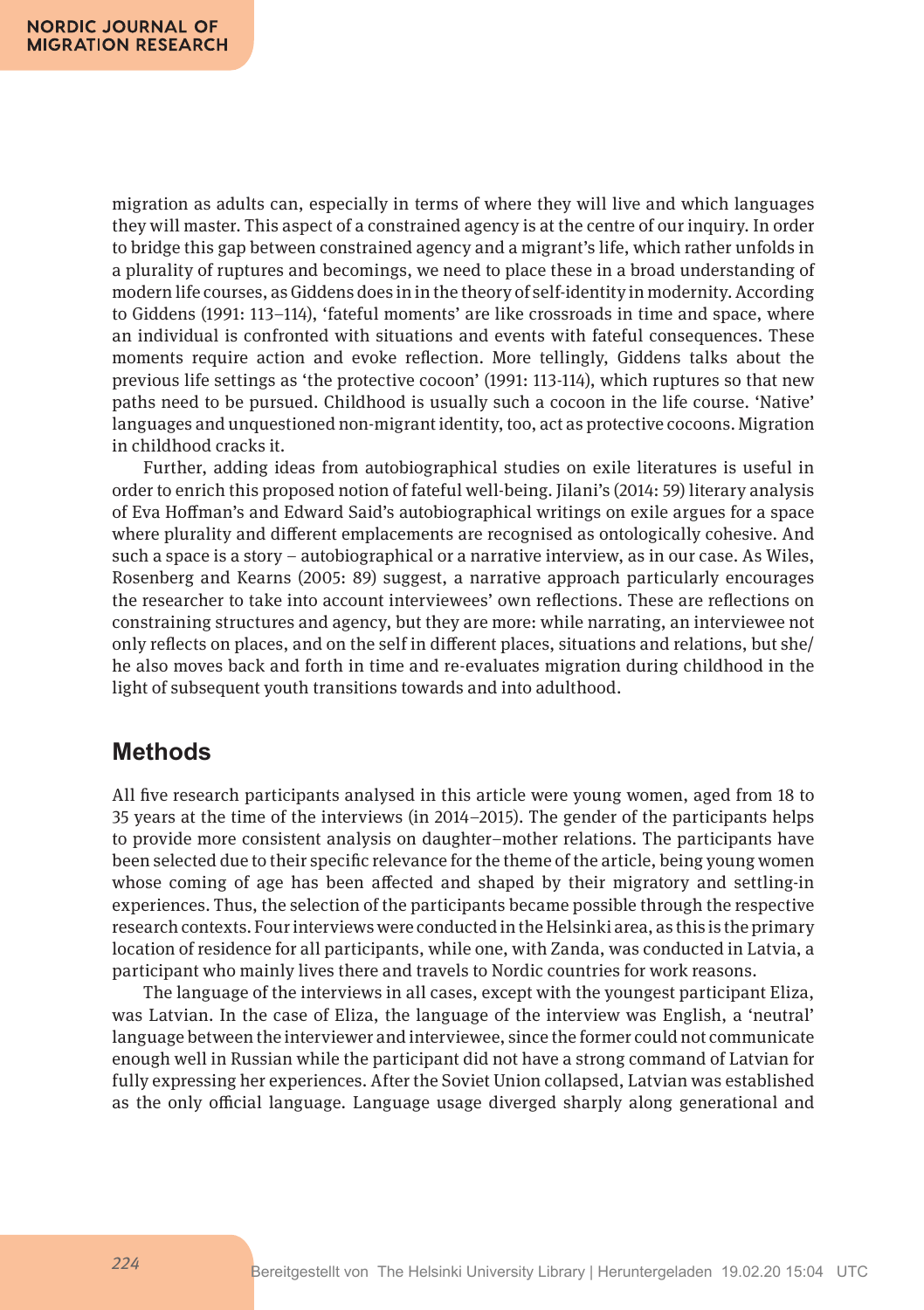family lines. With Russian no longer taught at schools as an obligatory language, some children grew up without knowing Russian. Moreover, and along geopolitical lines, the Russian language was associated with the former occupier – the Union of Soviet Socialist Republics (USSR) (Schmid 2008). But in many 'mixed' families in Latvia, children grew up at least bilingual, speaking both Russian and Latvian, yet nationally being Latvians and perceiving Latvia as their familial homeland (Lulle & Jurkane-Hobein 2017). These complicated histories had a notable impact on children's well-being in Finland, given this country's own sensitivities. Although Finland was not occupied, it lost a sizeable amount of territory to the USSR. Immigration from Russia intensified in the 1990s and is considerable nowadays.

The interviewees' experiences of child migration span 3 decades: the oldest participant arrived in Finland in the late 1980s, the second oldest in the late 1990s and the others in the 2000s. We emphasise that our article does not explicitly analyse the structural environment in Finland, nor many normative assumptions on schooling or integration. We let our participants tell the story, and some crucial information on immigration into Finland stays in the background. While Latvia was still part of the Soviet Union in the 1980s and immigrating to a Western country was exceptional, immigration into Finland was also exceptional as there were few immigrants at that time and virtually no historical migration from Latvia. Immigration into Finland was still very low in numbers in the 1990s, while when the younger participants arrived in the 2000s, there were more newcomers. By then, there were special classes for immigrant children with intensive language teaching. In specific cases, schooling in the English language was possible in international schools.

In four cases, the mothers of the participants were divorced, and in three of these, they came to Finland because of their new husbands. In two cases, the mothers came primarily due to work contracts. Accordingly, our interviews are relatively homogeneous in terms of the familial – mother–daughter – relationships during the transitions to Finland. One of the participants moved back to Latvia on her own; the others still resided in Finland at the time of the interviews. All those who stayed continued visiting relatives in Latvia.

Distance in time is crucial for reflexivity as young adults are talking about themselves in a different, child-time, status. In terms of legal independence, those who are 18 years and older are no longer children and legally can say what they want more freely. This formal transition from a child to a young adult was particularly liberating for young persons to give a voice to their migrant experiences in childhood. All interviews were given with explicit consent for research purposes, and all names are pseudonyms to guarantee participants' anonymity.

We do not aim to claim any representativeness with our study; our main purpose is to give space to the uniqueness of narrative voices and to take these voices seriously. The participants are knowledgeable interpreters of their life experiences. Therefore, we applied a narrative approach to our analysis and coding (Cortazzi 1993; Savin-Baden & Van Niekerk 2007). After rereading the interviews several times and revising our research inquiry, we coded the interviews according to the chronological story of migration and transitions. Further, we distinguished the main themes in these narratives: language and relations.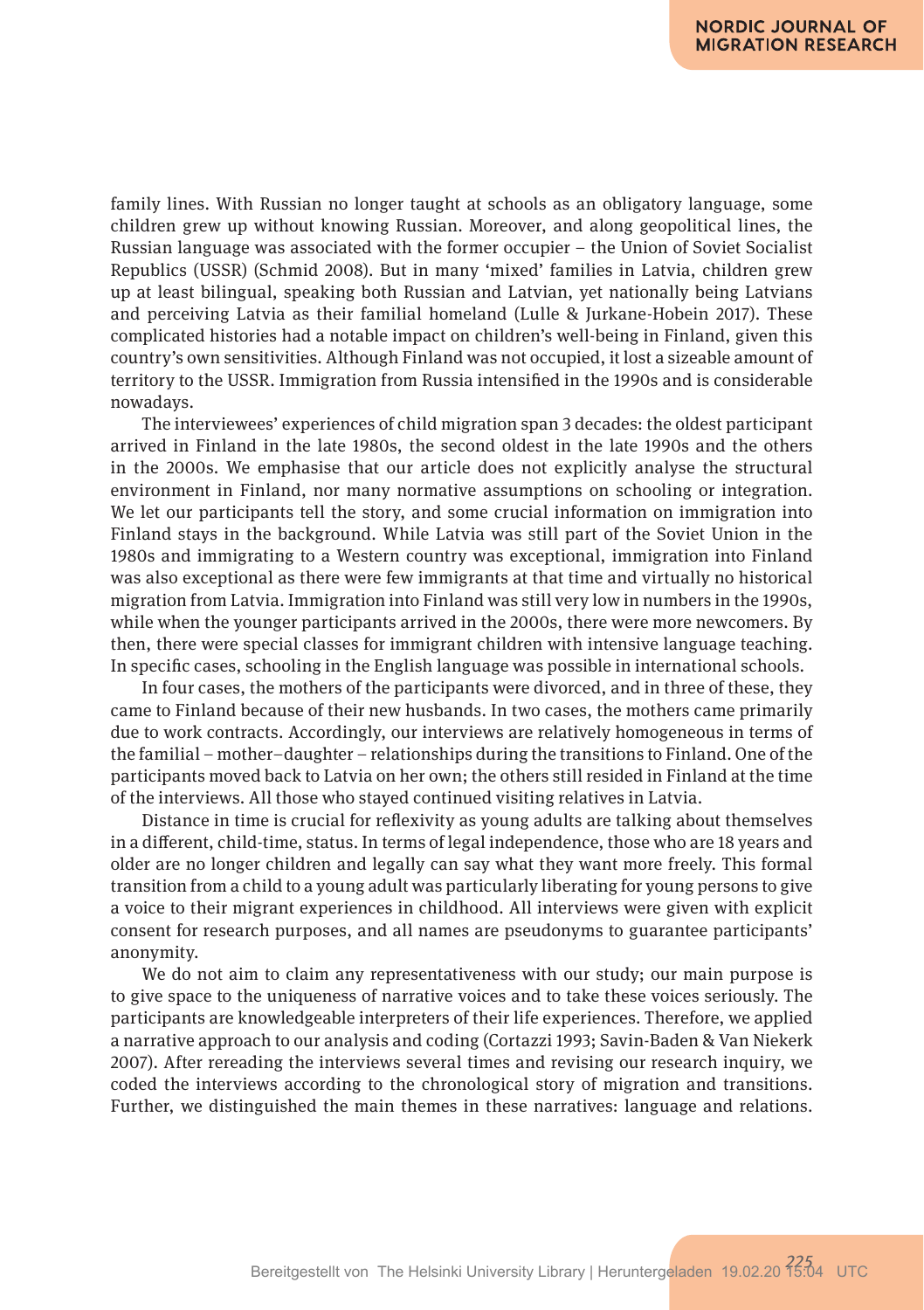While being cognisant of the fragmentary and complex nature of narratives, we agree with those narrative analysis approaches that emphasise the reflexivity, internal ordering and explaining by a narrator himself/herself – why some facts happen or feelings arose in multi-sited geographies (Wiles, Rosenberg & Kearns 2005). In the second round of coding, we distinguished the reflective narratives on ruptures of well-being and what participants did in order to pursue better lives. These will be presented in the analytical sections as dimensions that help to construct the notion of 'fateful well-being', recognising that uniqueness rather than representativity is the purpose of qualitative narrative analysis. In the meantime, rupture–well-being relations are embedded in social structures, which will also be addressed in our conclusions. Now let us briefly introduce the five research participants.

### **Introducing the research participants and their migration context**

**Liene** was 35 years old at the time of interview and arrived in Finland when she was almost 9 years old. Her parents are Latvians, but the mother married a Finnish man after moving to Finland. Liene arrived with her mother and went to a Finnish school. She lives in Finland with her children.

**Zanda**, 27, arrived when she was 11 years old and lived in Finland 4 years. Both parents are Latvians. Zanda also moved back to Latvia on her own. She started studying subjects related to Nordic countries in Latvia where she still lives, and she regularly travel backs to Finland and other Nordic countries.

**Alise,** 21, was 5½ years old when she moved to Finland because of her mother's new husband and job in Finland. Alise's mother and father are Latvians, while the stepfather is Finnish. She studies in Finland, in Finnish.

**Jasmine**, 22, was 6 years old when she moved to Finland, also because of her mother's new husband. She comes from a mixed Latvian–Russian family; her father is Russianspeaking. She attended Finnish language schools and remained in Finland. She has a Finnish partner and a child.

**Eliza**, 18, was 8 years old and moved to Finland due to her mother's job; she attended an international school with English as the main language of instruction. She comes from a mixed Latvian–Russian family. Her mother is Russian-speaking.

We have provided the basic characteristics of the participants, which are important socio-demographically for the participants' narratives. None of the narratives include the economic factors prevalent in childhood; psychosocial well-being is the most important context for the participants. We have ordered the narrative extracts according to the internal structures of, firstly, saying what happened (telling facts, recalling feelings and memories), and second, the reflexive reactions of the narrators themselves – interpreting well-being needs in their own words.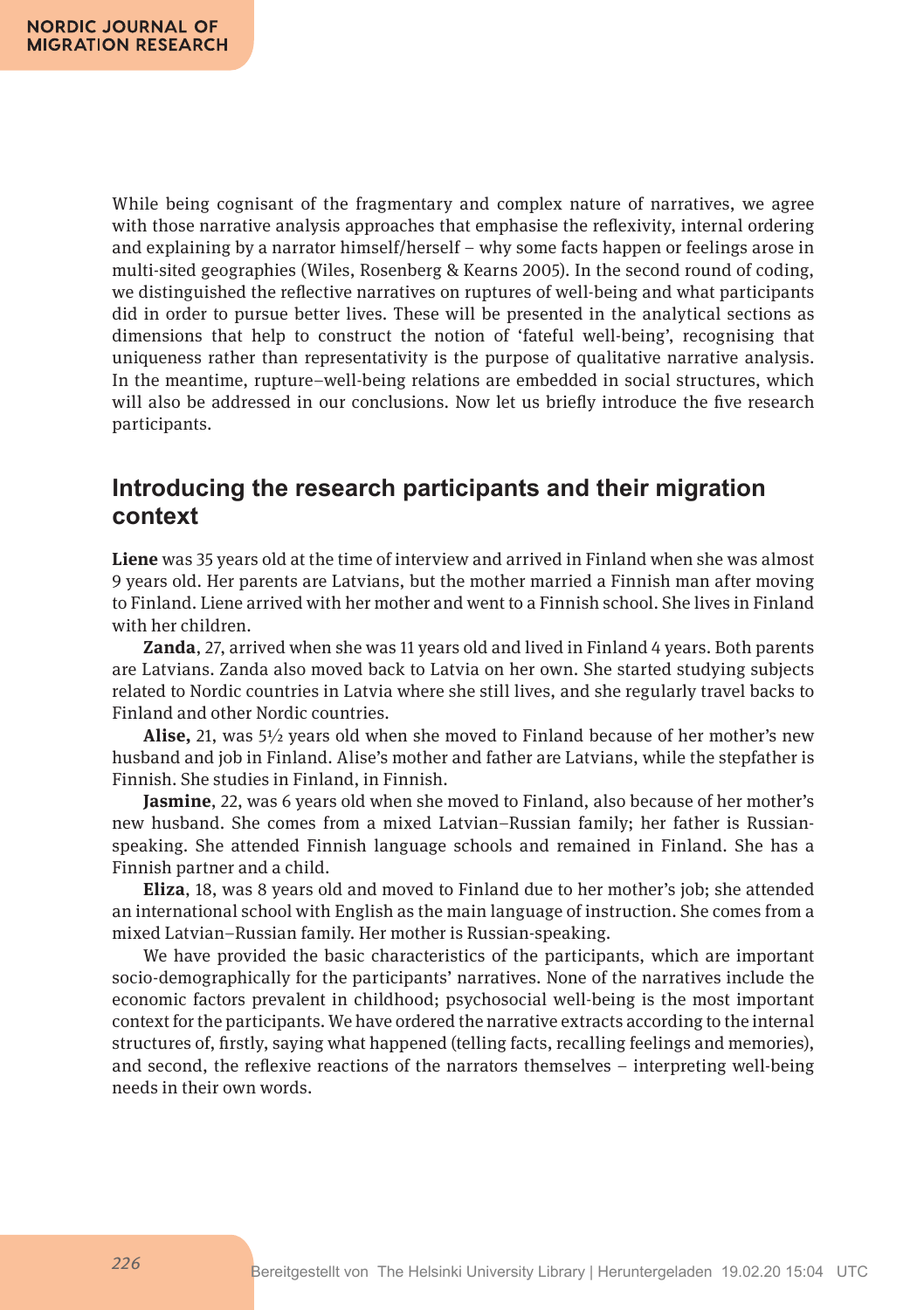### **Throughout childhood ruptures**

We begin with the childhood transitions when the 'protective cocoon' of one' s native language in school settings no longer exists, and when a child pursues his/her social self among peers where he/she does not feel included and accepted due to his/her migrant status.

### **Learning by heart, calculating every step**

Zanda (hereafter age at interview and arrival to Finland 27/11) arrived in Finland in the late 1990s. She had attended four grades in Latvia already, where the main language of instruction was Latvian, but the school also had a strong English-language training component. As soon as she arrived in Finland, she went straight into a Finnish school. Zanda recalled that moving to Finland was initially accompanied with a feeling of being lucky – she and parents would work for a time in a prosperous country due to their creative skills. However, her sense of being privileged disappeared on her first day at school. Schooling and language learning were psychologically strenuous. What follows is Zanda's narrative of her 'ill-being' and her attempts to improve her situation.

On the first day, I understood that it is going to be difficult. I did not understand a word. The teacher was friendly, but I was told that everything will be only in Finnish. My fear was indescribable, I have thought about this so many times, round and round. It was one of my biggest childhood traumas.

The narrative of migration as a childhood 'trauma' permeates her story. Going to a school without any prior language knowledge was a rupture she was not, and could not be, prepared for. However, equally important in her narrative is her reflections on how she was rethinking and trying to reason what happened to her in childhood. Latvia regained its independence from the Soviet Union in 1991, established a single state language – Latvian – so that, after that point, young Latvian pupils rarely, if at all, studied Russian as a foreign language. But many people she met in Finland during her childhood still saw Latvia as the former Soviet Union, or at least as somewhat vaguely Russian. Zanda was placed together with a girl from Russia; supposedly the teachers thought that the girls could speak Russian together since she came from a post-Soviet country. But she did not speak Russian at all. So, the partnership with the Russian girl simply did not work out. Zanda worked hard to crack through the language barrier:

I tried to follow the intonation to understand when somebody tried to address me. I had a small dictionary, and all the time I tried to find words there. I had to read in Finnish, and I read but I did not understand. I had additional Finnish lessons once a week but it was not serious; the teacher spoke only Finnish and I had to guess a Finnish word, and cut and paste the right picture. But I studied at home very hard. My mother had a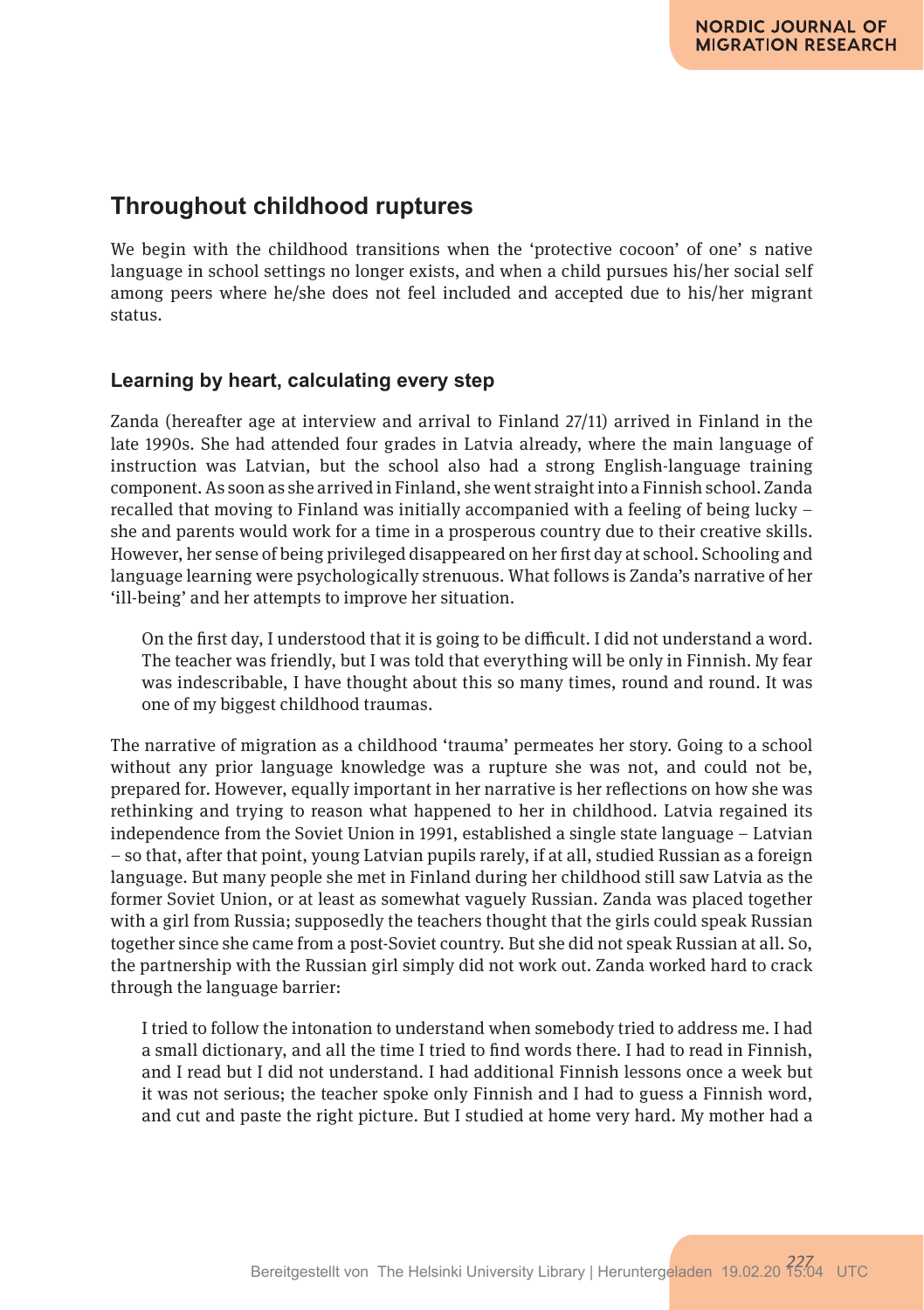big dictionary, she was translating for me, I tried to learn by heart – any possible way I could imagine.

The colloquial language came relatively quickly to her, by listening every day, and Zanda began understanding. The problem, though, was that she started overhearing how the schoolmates were talking behind her back, they called her 'stinky'. Her school years turned out to be a hard experience. Although Zanda managed to pass all tests, and, according to her self-assessment, when she left Finland (after almost 4 years), she was fluent in conversational Finnish, her literary language and grammar were still not good enough.

Liene (25/9) moved during the last years of Soviet rule in Latvia, in the late 1980s. Her mother, a highly skilled professional, met her future husband from Finland. Her early migration experience resulted in distress at school, like Zanda's experience, and panic attacks. While language skills came easier, Liene's main need, in her narrative, was to survive bullying and exclusion:

I was scared that someone asks me something and I won't know the answer. I avoided some public events. I needed to overcome my fear. I calculated in detail how I am going to get through it... I was scared I would be in a situation which there is no way out. I mourned that home felt so far away. I had this constant feeling that the whole school was chasing me and calling me names... of course the 'Russian', the 'smelly' one, this and that.

Being a migrant child cracked both Liene's and Zanda's 'protective cocoons' profoundly, and 'smell' is a powerful reference of being othered. Distinction through odour has been spread as a universal trait of an outer cultural othering through ethnicity, as well as within-culture divisions between classes, genders or generational groups (Classen 1993: 79–85; also Kim 2014: 56). Ascribing a smell to the *others* (such as, to immigrants who have moved to Finland from Latvia or Estonia) has been a publicly known approach during the late Soviet years as well as after the collapse of the Soviet Union. The narratives of such practices have been described in novels too (e.g. Oksanen 2003). The same narrative about the different smell of others has been circulated among ethnic Latvians about the Russian-speaking population living in the country throughout the same period. The 'wrong' odour, often categorised same as the wrong colour of skin (Kim 2014; Synnott 1993), is often seen as characteristic of immigrants who are labelled 'foul-smelling foreigners' (Classen 1993: 93).

On hindsight, Liene needed to reconcile with this othering experience through trying to understand her mother, who did not handle the situation in the best way to protect an immigrant child in the new environment. Her mother was a long-term unemployed woman, and it was also a time of economic crisis in Finland in the early 1990s. Trying to reconcile and understand her mother came only when Liene herself was a grown-up already:

If she would have been able to accept and overcome those difficulties, also my life would have been easier. She was a grown-up, with the capabilities of a grown-up, but she took mishaps very hard. But, well, you notice those things only later.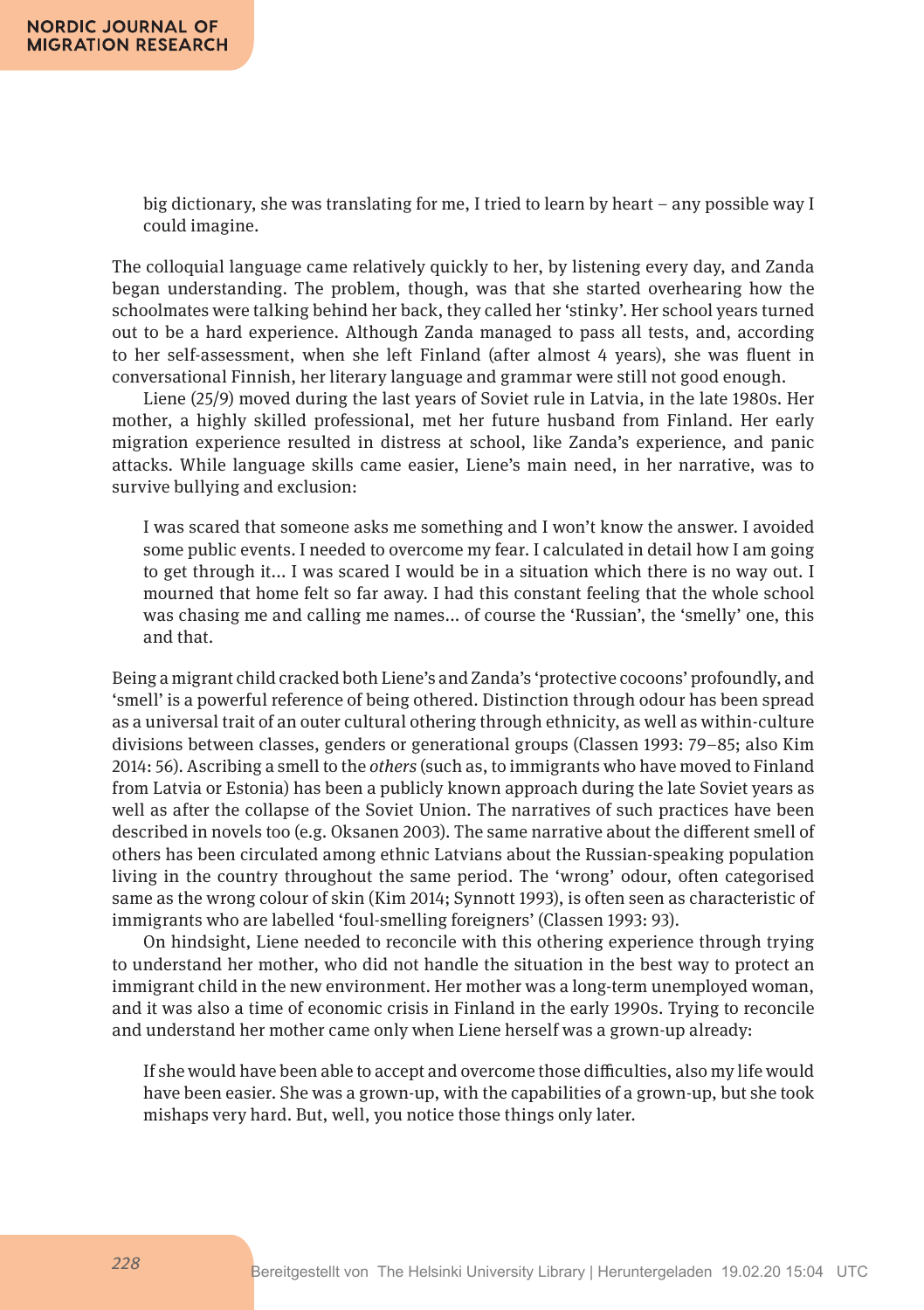Thus, Liene now reflects that her mother could not accept the harsh reality she found after migrating to Finland and, therefore, deliberately ignored what was happening to Liene in the school. Liene points out that these kinds of experiences leave indelible marks in the making of the personhood of the child who has moved or is being moved along with her parent. In a similar vein, only as an adult could Liene critically reflect on her exclusion due to an immigrant status, while in childhood, she took it to a very personal level, as something is wrong with her as a human being.

The most prominent ruptures and well-being needs – becoming a migrant schoolchild and the consequent rupture of language – turned out to be largely informed by functional well-being, as Wright (2012) suggested. Two older participants, Liene and Zanda, went to school in Finland at a time when there was very little immigration. In Liene's case, her transitions were especially complex as she had started her first school years in Latvia when the country was still part of the Soviet Union. After the collapse of the USSR in 1991, former Soviet citizens, especially from neighbouring Russia and Estonia, started arriving in Finland, which in the mid-1990s coincided with Finland's acceptance of humanitarian refugees from Somalia and other countries. In the 1980s and 1990s, Finland's immigration landscape was quite different from the current scenario, when 6.5% of the country's population is constituted by foreign-born immigrants (Statistics Finland 2018). Immigration was new to Finland, and the girls whom we interviewed suffered both a lack of structural support for language training and exclusion. However, as both, and especially Liene, articulated it later, as a child, she took any remark and exclusion as a sign that she is not liked and accepted as a person, not due to her migrant status or presumed ethnicity. Thus, we claim that through studying childhood migration stories, we can become more attentive to categories of ethnicity or nationality that can be too easily taken for granted in explaining migrant youth transitions (Mazzucato & Schans 2011).

### **Schooling: 'I actually liked it'**

Alise (21/5.5) went to a Finnish school because she did not pass the entrance tests for an English school. Alise reflected on her memories about her first school years in Finland, that she took the so-called immigrants' class with a special emphasis on intensive teaching of the Finnish language. Alise reworked her first experiences with today's eyes: to her, childhood seems to be problem free. She did not think about how much she felt when she did not understand the language. Alise has learnt Finnish to such a level that nobody can say she is not a Finn now. Until the sixth grade, she was in the group for immigrants. After passing the language examinations, she was moved to a mainstream class, a decision that was made by the teachers, not her. Her childhood non-standard transition was from separation (as a migrant pupil) to a mainstream Finnish class, and her agency to decide whether she wants to be separated or not was constrained. While she was reflecting this placement as 'unfair', as she felt she did not need those extra Finnish lessons, to her, the experience in classes for immigrants forms a rather peculiarly empowering detail of her childhood in a special group for immigrants: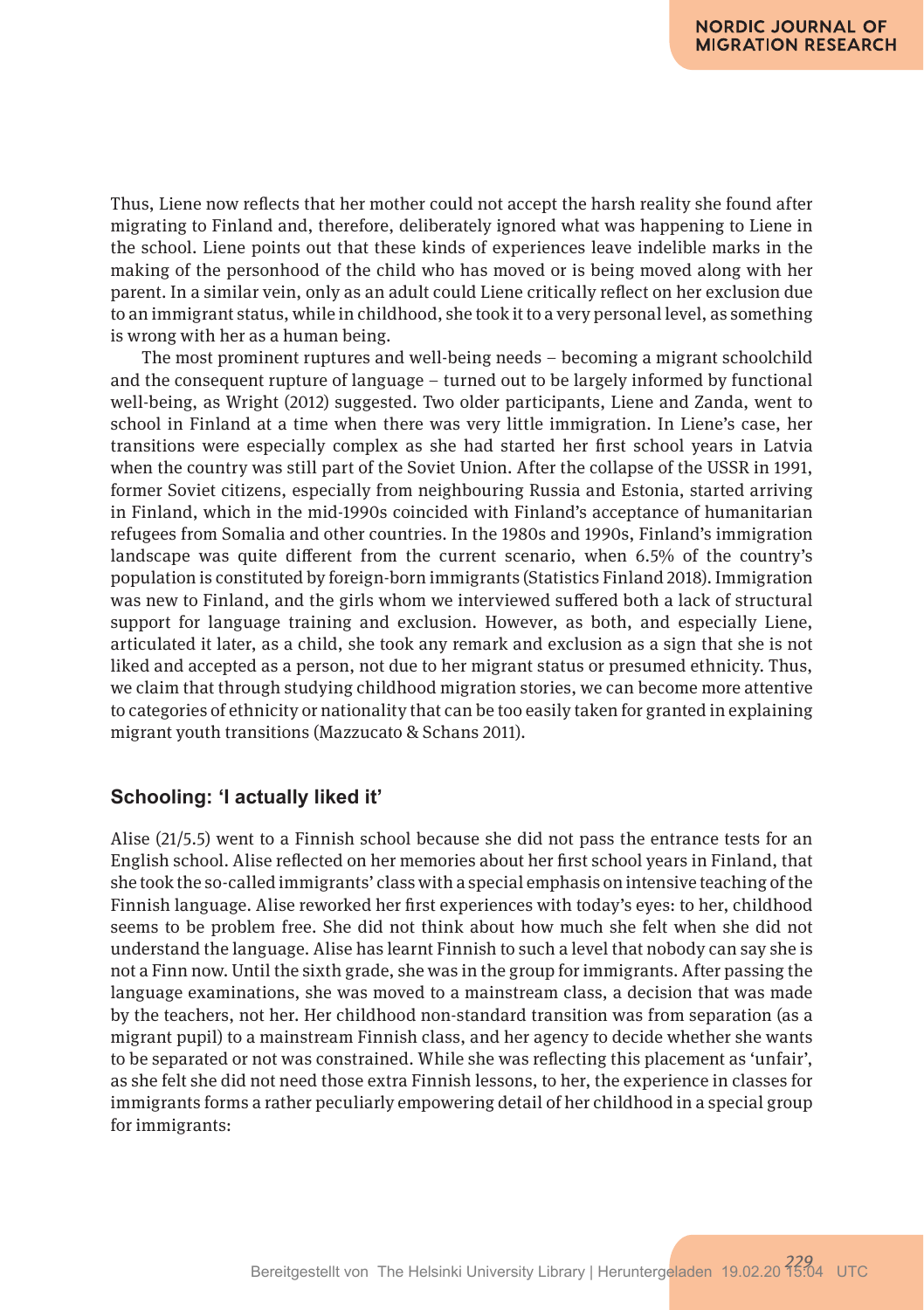I was the youngest one. No one was on the first grade in that class. Others were older, up to sixth grade in that group. I remember I couldn't distinguish a child from a grownup. It was confusing but actually I liked it! I didn't have particular problems there. (..) People now can't tell that I am not a Finn by the way I speak. Only by my name.

Jasmine (22/6) also mastered Finnish quite quickly. Jasmine's father was a Russian-speaking Latvian, but her parents were divorced and her dad stayed in Latvia. She remembered that, in the first years at school, her Russian skills came in handy for obtaining friends as there were many Russian-speaking kids in her school.

I wanted to go to school sooner, because all kids want to! I really liked it. There were many Russians. Since I could speak Russian very well, I contacted with Russians a lot. And then it was... I don't really remember why I stopped speaking Russian, but I think it was because [other school children] started calling me a Russian in school and that was... well, a Latvian can't bear that. So, I somehow stopped and didn't speak Russian anymore.

Eliza (18/8) did not remember properly the year in which she, or her mother, moved to Finland. After clarifying these issues with her mother who was at home during the time of the interview, Eliza states that she was 8 years old and soon turned 9 years old. Her mother got a job in an international finance corporation with an office located in Finland. She was separated from Eliza's dad already at that time and moved alone. The reason why Eliza remembers her arrival to Finland so vaguely might be that, in a period of around a year at the time they were moving, Eliza's mother moved to Russia too for a short time and then moved back to Finland for a more permanent position.

Eliza's memories are rather blurred compare to her mother's (who adds some facts to the interview). According to the mother, they spent a longer time in Russia, and Eliza was intermittently staying with her or with Eliza's grandmother in Latvia, in addition to going to the UK to study English because Eliza's mother was planning to send her daughter to the English-language school in Finland. Eliza's first memories about Finland are joy at the school system:

The major differences were at school. In Latvia and Russia, it seemed like the education system was pretty much the same, like the methods. In Finland what struck me most was that teachers were never shouting, they were kind. It surprised me that they wouldn't tower above you to explain something. They would sit down and try to be with you at the same level. So, I really liked the way, well that part of the education system and the way they treated the students.

For Jasmine and Alise, there were the so-called immigrant classes in place, as Finland rapidly became an immigration country during the 2000s. Such structures were helpful to functional well-being – fulfilling the function of language training well – so that both girls quickly acquired the language; being placed in a distinct group of immigrants of different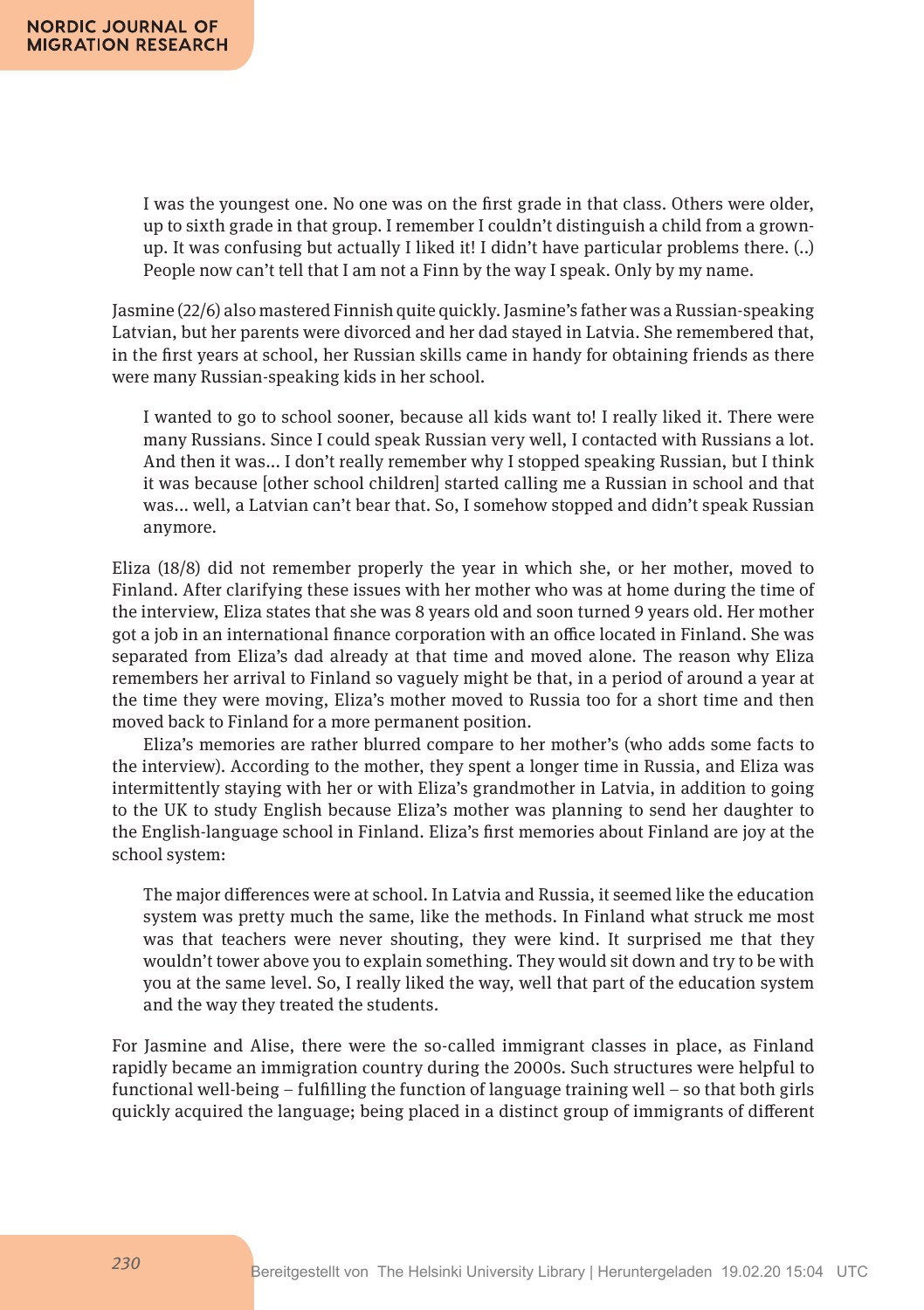ages bothered Alise just slightly. It was important for her to fit in fully, hence her ambition to pass the language examinations and move to a 'mainstream' Finnish class. Having been socialised and educated fully through the Finnish system of schooling, both young women now consider themselves as belonging more to Finland, but feeling insecure about their encounters in Latvian and in Latvia. In the case of Eliza, she experienced an international schooling along with a lingering sense of not rooting in Finland, so that she could move again somewhere due to her mother's job. With her international diploma, she is able to move globally.

Temple (2010: 286–287), in her research among Polish migrants in the North of England, shows that learning a language is not merely an instrumental matter. The decisions that are made in learning language are also motivated by the work on one's identity and self-hood.

Our connections with languages are manifold and the factors that affect our language learning in multi-sited contexts can be both the social ones that stem from the acquisition of another cultural identity and new ways of expressing ourselves (Temple 2010: 287–288). While for Alise, it was fitting in to the extent that only her name signals a difference, for Jasmine, it was a fateful, unexplained recognition that she will be better off not speaking Russian as a reminder of her mixed background.

Relationships between language and identity can create 'culture's in-between', 'hybridity' and 'the third space' (Bhabha 1994; Wolf 2007). Often, as shown in the findings of Temple (2010), the shift in cultural and linguistic predisposition, as in our case from Latvia to Finland, which is followed by learning of a new language serves as a means of creating such 'third space'. For Eliza, it was literary – a functional third space of an international school. Learning English, not the local languages, has been documented also elsewhere among Russian-speaking populations from the former Soviet Union (Toomet 2011).

### **Towards well-being: youth transitions**

Youth transitions of research participants revolve around more deliberate choices and the agency to pursue well-being goals in fulfilling relations. The multi-sitedness in terms of where and how these goals are pursued stem from childhood transitions.

#### **Befriending mom, Latvians and a Finn**

While Zanda recalls her school time without school friends, in the second year in Finland, she made friends with other, older Latvians in Finland, and specifically her own mother:

We were similar players with my mother, we both had to be very strong to survive as we knew clearly that we are here to earn money, we are here for a certain period of time [as long as the mother's work contract lasts].

[..]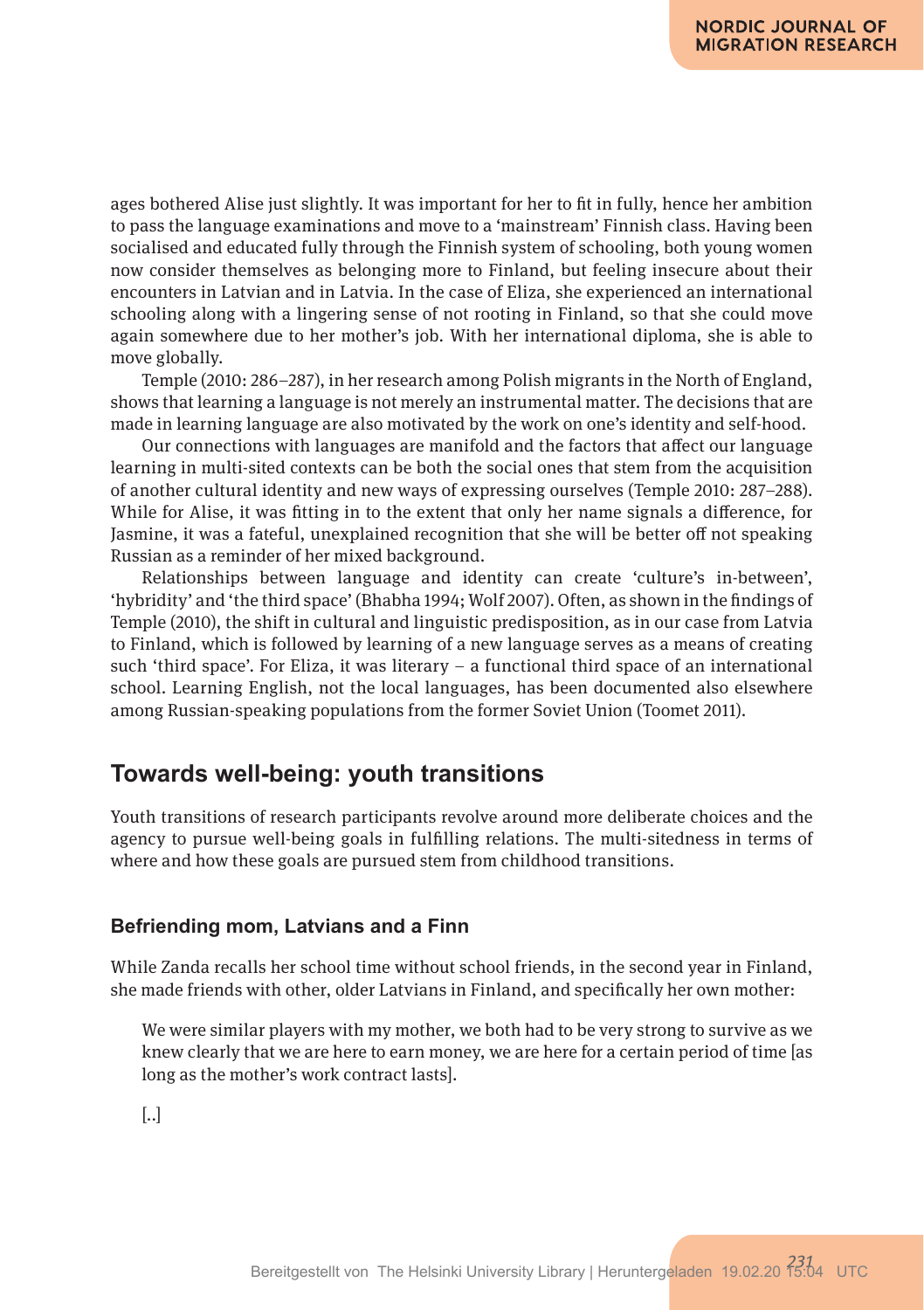There were very few Latvians in Helsinki at that time [late 1990s]. But when we met, those were the most eagerly anticipated events for me, playing the guitar and singing, saying what I had in my heart, watching Latvian films, and finally to speak Latvian. And there were two Latvian women, 12 and 15 years older than me. I suddenly entered into the adults' world. But the main thing was just to talk. My life felt very easy [compared to the previous year]. I knew that I will meet my [Latvian] friends, and all will be good. School was like a duty which had to be endured. The real life began after school [with Latvian friends.]

Years later, and being a professional adult, Zanda became friendly with a schoolmate from the Finnish school:

When I meet a former classmate, I feel different again... I was lower than grass back then in the Finnish school. We are in more similar positions now, we both look somewhat similar and it is interesting to catch up, how is he doing and how am I.

### **Falling in love**

Liene's 'fateful moment' came rather late in her youth transition. A couple of years before the interview, she fell in love in Finland. She admits that, although her life has not necessarily become easier, she has changed the way she looks at her life and experiences:

I fell in love and it helped me to organise my thoughts and feelings. I realised I don't owe anything to anybody. I don't need to wait to be accepted by others. We can't expect anybody to pity us. We are on our own, and only we ourselves can pamper ourselves. ... It doesn't mean that you should fight with the whole world all the time. Slowly my life began when I started to pay more attention to myself. I started educating myself [psychologically] for my own sake and good. But I was still scared by that feeling that something bad will happen in the next step [...] Today I know I don't need to answer to anyone about my choices. I could say I feel lighter and clearer about my life now.

In sum, Liene's transition to full adulthood was achieved through reflection on the origins of her protective mechanisms, developed during schooling. After loving encounters, as an independent adult, she relaxed her self-imposed borders, which constrained her from friendly social relations in childhood and adolescence.

#### **'Independently' in Latvia**

Alise does not want to move back to Latvia. She feels she fully belongs to Finland, but she is mastering her 'Latvianness' due to her father who lives there and, now, as an adult, she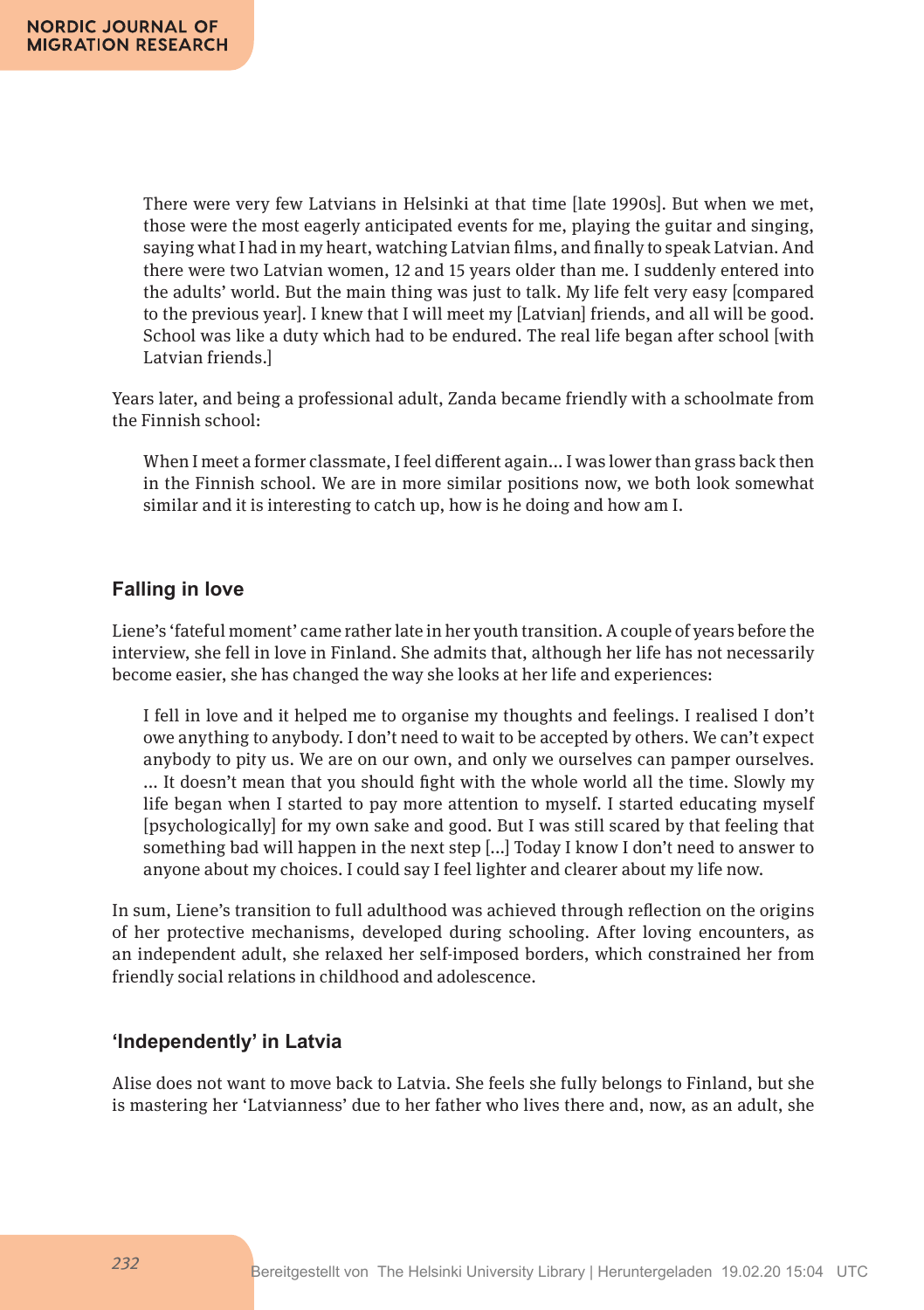makes a conscious effort to connect with his new family and her stepbrothers and stepsisters. She wants to feel 'independent' while managing the unavoidable routines in Latvia:

In Latvia, it is very obviously felt that I am not a true Latvian, especially from my dad's side. When I was younger, they kept asking me, where do I want to live – in Latvia or Finland? Do I like living in Finland?

Alise reflects back to these questions and engages in a guesswork: she knows that certain and opposite responses are expected in Finland or Latvia. Latvian relatives expect her, as a child, who was born in Latvia, to confirm that she likes Latvia and would like to live there. However, since she has transited from school to higher education as fully integrated into the Finnish system and Finnish language, she realises that Latvian relatives have also noted this transition. Moreover, relatives are ethnically 'othering' her: she is not a fully Latvian child any more but a young adult with an accent:

If I say I am a Latvian, they ask: 'In what way are you Latvian?' And also, that was a traumatic experience, the first time in my life that I heard that I have an accent in Latvian. (..) Nobody ever told me before that I have an accent. And I still think about that a lot, [about the fact] that I am different. At the end of the day, I am Alise, myself. Yet, in Finland I feel more at home. Because in Latvia, all I hear are remarks that I am not from Latvia. (..) People are impatient, they speak fast. Their expectations towards my [Latvian language skills] are higher than I can give. They are surprised: why can't she speak well in Latvian? For this reason, it means to me a lot that I can move around in Latvia on my own, that I can buy a train ticket in Latvian, that I can be independent. I plan 100 years in advance what am I going to say [in official institutions]. But then when it's done, the feeling is great.

Independence, in her youth and geographical transitions to adulthood means to know and accept herself. Being a young adult also means to rely on her capabilities to manage unaccompanied movements around Latvia, regardless of how others perceive her.

Jasmine's mother and her stepfather have concrete plans of moving back to Latvia. They have almost finished building a family house there. Jasmine is looking forward to spending summers in Latvia with her son and her Finnish partner. She herself, however, does not consider moving back to Latvia permanently. She is equally concerned about her Latvian language skills, as, she believes that she is not fluent enough when speaking Latvian any more. Yet, summers in Latvia would be important to her as she wants to teach her son Latvian, but only her mother speaks to him fluent Latvian.

#### **'Not worried about not fitting in'**

Eliza developed a mechanism of not attaching herself to friends due to a constant feeling that they may move again due to her mother's job. Even during her stay in Finland, in less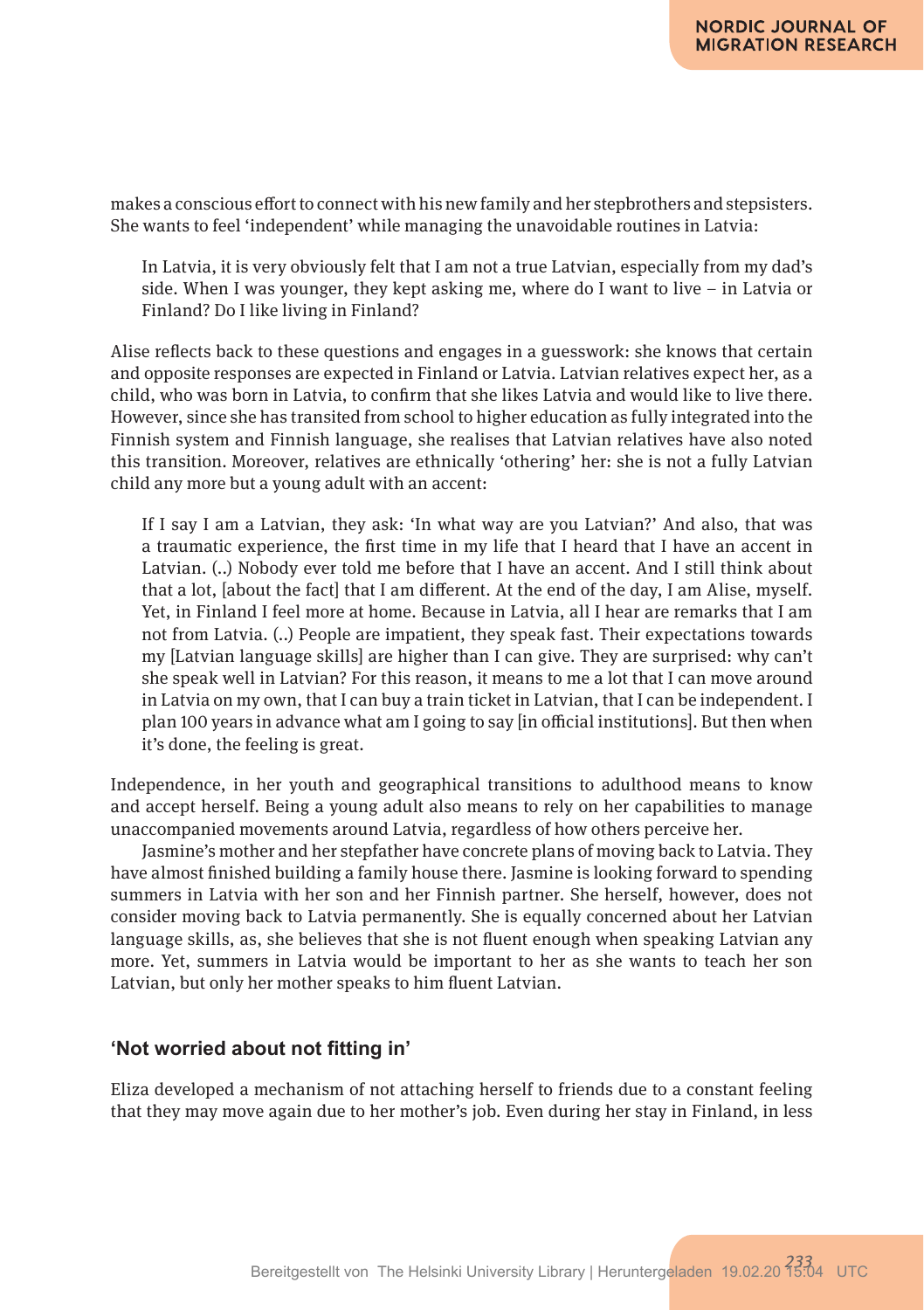than a year, she went back to a school in Latvia due to her mother's work. However, her Latvian language skills did not improve. Eliza is now fluent in English and Russian, as well as being able to speak Finnish to some extent and understand it to a fuller extent. She can understand Latvian when her half-brothers and -sisters from her father's second marriage speak, but she cannot maintain a conversation in this language. Moving to Latvia is not her choice and, instead, now that she has finished the international school in Finland (in the English language), she is considering moving away. She initially considered moving to Australia or some other English-speaking country, but now she wants to find a university programme that will help her to go to study and later live in Japan, as she is fascinated by the country and its culture. Since she is used to being on her own, she thinks she will not be so lonely moving there.

Well, one of my most concrete dreams is, well, finding a university programme that I can go to in Japan. At least for one exchange year, to live and to work there. I have been learning Japanese, for a couple of years... I would be happy to do almost anything if I could live in Japan. I am not worried about not fitting in. I am not scared if I go to Japan and don't fit in. I am used to that. That's normal, unless you go back to your own country... That would be my choice. I am kind of used to the fact I don't have so many friends.

Evans and Liu (2018) report cases when the new challenging language environment creates somewhat positive and exciting feelings in children, who are eager to learn the language faster and be able to communicate with their peers. At the same time, research shows that children – in their first years of arrival – tend to forge 'in-group memberships' with their schoolmates through a common language (Evans & Liu 2018: 160; Sime & Fox 2015a). We have found that, since there were very few Latvians in Helsinki in the 1990s, Zanda befriended her mother and older Latvians. Furthermore, now as an adult, Zanda revised and reworked her schooling experiences and became friendly with a former schoolmate – at a different time of her life and on a more equal footing psychologically. She is not a migrant anymore, her 'home' is Latvia now. She is a 'foreign' professional who travels to Finland due to international work reasons. Liene grew up without Latvian friends but reached her turning point through love (in Finland and with a Finnish partner). Being in love and loved urged her to reflect upon a time when she was not accepted and to rework it – through considering her protective behaviour towards her own children but still undermining her needs. In a much better situation were Eliza and Jasmine, both of whom could speak Russian and who were able to establish some friendships straightaway, though Jasmine stopped speaking Russian in school as explained earlier.

The literature on youth migration has also emphasised that the reflexive narration of one's own biography is often simultaneously embedded in local relations and interactions across borders, especially through extended families (Raffo & Reeves 2000). In terms of familial ruptures, the young women we interviewed reworked their relationships with parents, often in great depth. The mastering of a new language does not always guarantee acceptance in the local communities (cf. Temple 2010: 296, for the case of English proficiency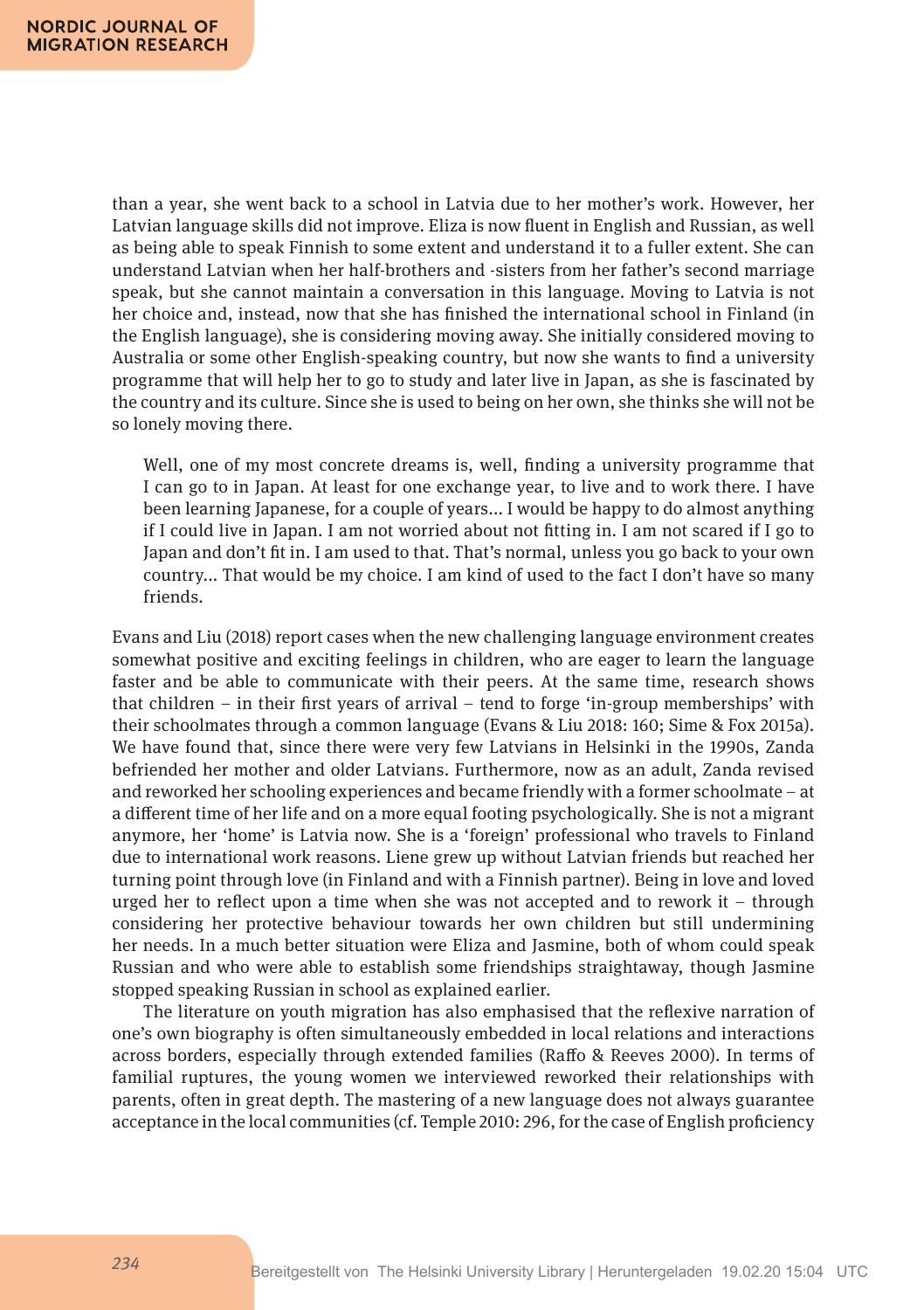among Polish participants in the UK). Our research also shows that, as in the case of Alise, the multi-sited modes of acceptance or non-acceptance can extend not only to the country of arrival but also to the 'home' country, given the multi-sited nature of children's lives (Sime & Fox 2015b).

### **Conclusions**

The precursors of current well-being can be and are often emplaced in the wider biographical context of earlier life stages, including events surrounding child migration. In this article, we have chosen to take a retrospective look at youth biographies and examine how childhood experiences feed into and are reworked towards better lives.

Methodologically, narrating the 'self' as a child going through ruptures helps to create and recognise migration experiences as ontologically cohesive (Jilani 2014). Such narrations offer a considerable time-space to reflect back and interpret childhood, adolescence and youth transitions from the current point of view. As the participants repeatedly emphasised, they have gone through internal dialogues about their childhood experiences many times in order to understand and make sense of what happened to them and how they strove for more fulfilling lives. Based on five long narrative interviews with young women who experienced migration to Finland as children, we flesh out the proposed notion of 'fateful well-being' with modes of pursuing a better life within constraints in childhood and during youth transitions.

Liene's falling in love is not purely her choice but her psychological effort on reconciling with her childhood's unloved child (herself), which is her conscious adult choice. Zanda's constrained choice to study language hard and from heart, as well as befriending older ethnic peers involved drawing on the few psychosocial resources she had in her constrained situation. Alise's respectful interpretation of how she is not accepted in her 'native' ethnonationalistic extended family comes from both her full integration in Finland through the education system and a choice not to move back to Latvia; and so is Jasmine's. Eliza's childhood, with a constant feeling that she could move again, leads to openness to move to a third place and is even more strengthened through her English language skills, while 'local' languages were lagging behind (cf. Toomet 2011).

Two final points need to be emphasised. Firstly, the reflective narrative approach helps our understanding of both children's and youth well-being as unfolding in personal histories. This is a critique to the prior overemphasis on choice and agency in child (e.g. Ní Laoire *et al.* 2011) or youth transitions (e.g. Cairns 2014). We argue that constrained agency better explains how migrant children can mobilise their capabilities, while not overlooking the hardships they go through when the 'protective cocoon' of taken-for-granted native languages and the non-migrant state of being does not protect them anymore. A narrative approach helps in unpacking well-established notions of 'ruptures' and 'becomings' (Hörschelmann 2011; King 2018; Worth 2009) in youth mobility in a novel way. By demonstrating the experiences of rupture and well-being side-by-side in the narrators'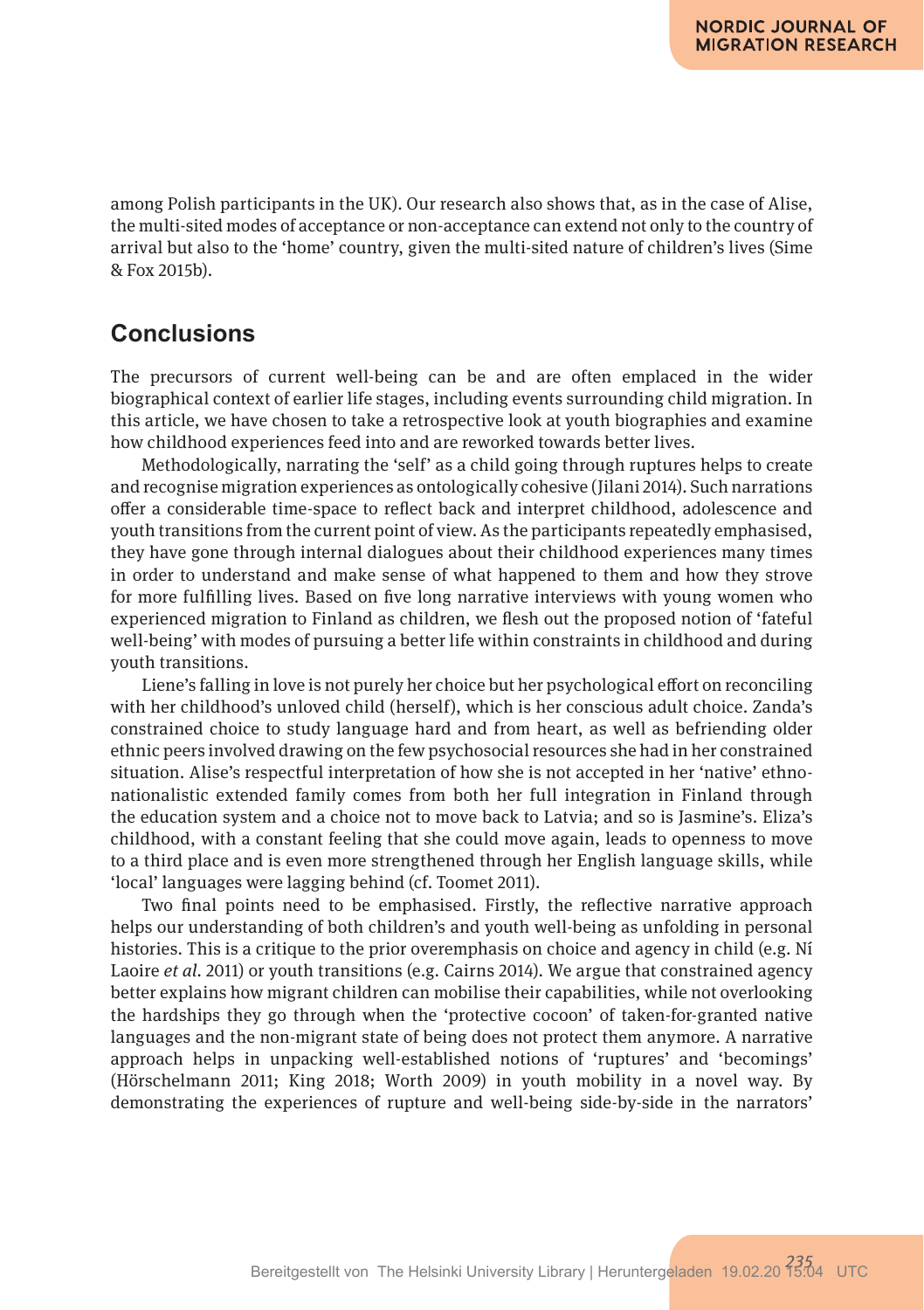own words, we have demonstrated how such rupture–well-being relations unfold in fateful moments.

Secondly, making sense of earlier mishaps and acting upon them with constrained agency are not only fateful moments. Wright (2012: 125–127) recognises that well-being is not a state of being that is accessible to all, but rather a goal to be pursued. Well-being, we claim, is not the ultimate 'feeling well' as a migrant. Fateful well-being is pursuing a deeply satisfying life within constraints, recognising what has led to a better life in the past and also reconciling with past and current difficulties. Methodologically, the narrative practice we have proposed is not a recipe for a good life per se; rather, it is an important well-being tool to reconcile with the childhood self, enabling an individual to accept and integrate earlier migration experiences into that young person's life transitions.

### **Notes**

1. Kone funded the research 'Families on the Move Across Borders: Children's Perspectives on Migration in Europe' (2012-2014) and the Academy of Finland funded the project 'Inequalities among transnational families in Nordic-Baltic space (TRANSLINES)' (2016–2019).

### **References**

- Arnett, J 2004, *Emerging adulthood: the winding road from late teens through the twenties*, Oxford University Press, Oxford.
- Bhabha, H 1994, *The location of culture*, Routledge, London.
- Cairns, D 2014, *Youth transitions, international student mobility and spatial reflexivity: being mobile?* Palgrave Macmillan, Basingstoke.
- Classen, C 1993, *Worlds of sense: exploring the senses in history and across cultures*, Routledge, New York.
- Coe, C, Reynolds, RR, Boehm, DA, Meredith Hess, JM & Rae-Espinoza, H 2011, *Everyday ruptures: children, youth, and migration in global perspective*, Vanderbilt University Press, Nashville.

Cortazzi, M 1993, *Narrative analysis,* The Falmer Press, London.

- Evans, M & Liu, Y 2018, 'The unfamiliar and the indeterminate: Language, identity and social integration in the school experience of newly-arrived migrant children in England,' *Journal of Language, Identity & Education*. Available from: <https://doi.org/ 10.1080/15348458.2018.1433043>; <https://www.tandfonline.com/doi/full/10.1080/153 48458.2018.1433043>.
- Giddens, A 1991, *Modernity and self-identity: self and society in the late modern age*, Stanford University Press, Stanford, CA.
- Hörschelmann, K 2011, 'Theorising life transitions: geographical perspectives', *Area*, vol. 43, no. 4, pp. 378-383.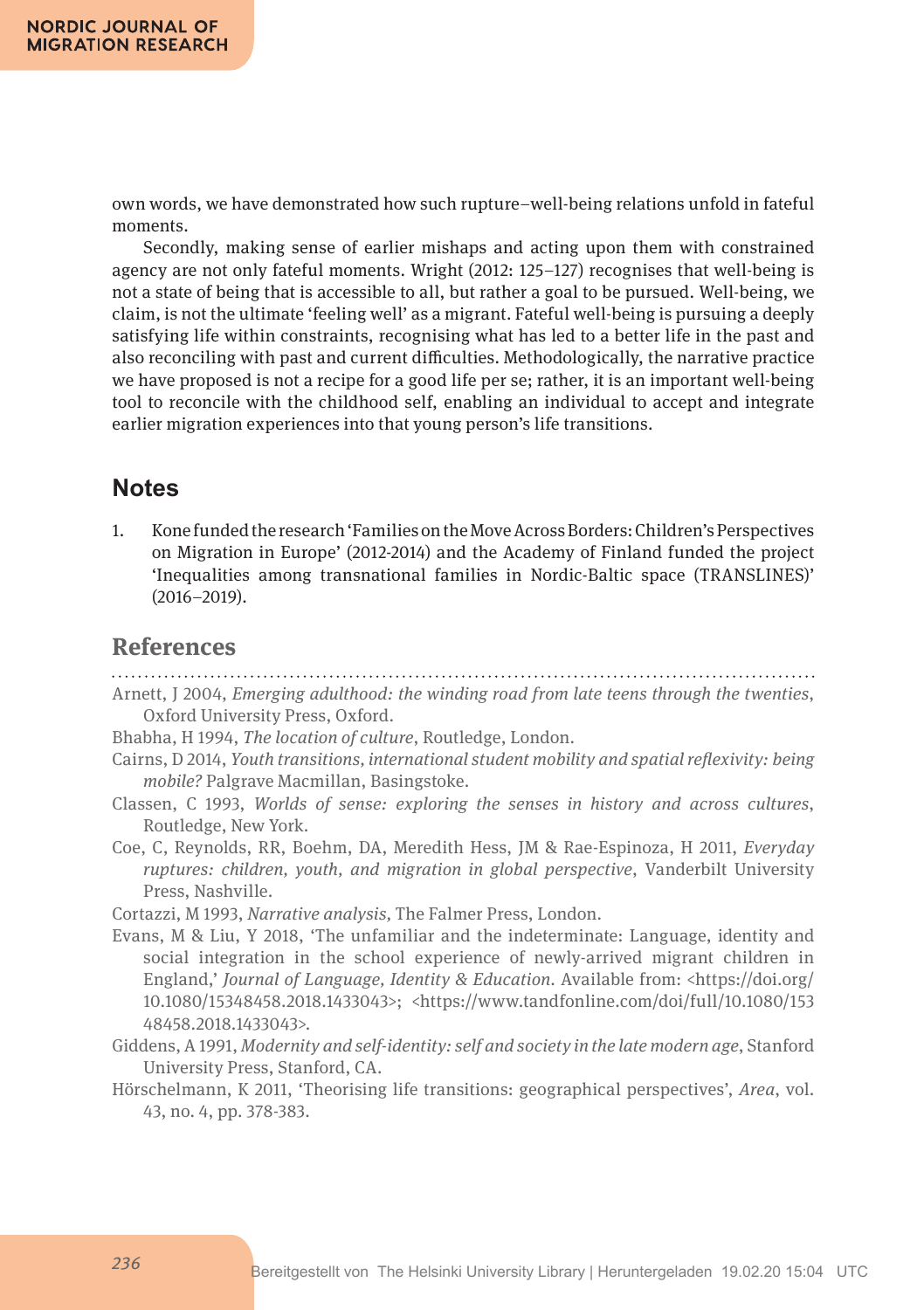- Jilani, S 2014, 'Writing exile: displacement and arrival in Eva Hoffman's *Lost in Translation* and Edward Said's *Out of Place*', *Life Writing*, vol. 12, no. 1, pp. 59-73.
- Kim, J 2014, *Chinese labor in a Korean factory: class, ethnicity, and productivity on the shop floor in globalizing China*. Stanford University Press, Redwood City, pp. 35-66.
- King, R 2018, 'Theorising new European youth mobilities', *Population, Space and Place,* vol. 24, no. 1, pp. e2117.
- Lulle, A 2018, 'Age matters. Encountering dynamism of child's agency from a cradle to emerging adulthood', in *Translocal childhoods and family mobility in East and North Europe*, eds. L Assmuth, *et al*. Palgrave, London, pp. 235-250.
- Lulle, A & Jurkane-Hobein, I 2017, 'Strangers within? Russian-speakers' migration from Latvia to London: a study in power geometry and intersectionality', *Journal of Ethnic and Migration Studies*, vol. 43, no. 4, pp. 596-612.
- Mazzucato, V & Schans, D 2011, 'Transnational families and the well-being of children: conceptual and methodological challenges', *Journal of Marriage and Family*, vol. 73, no. 4, pp. 704-712.
- Ní Laoire, C, Carpena-Mendez, F, Tyrrell, N & White, A 2011, *Childhood and migration in Europe: portraits of mobility, identity and belonging in contemporary Ireland*, Ashgate, Farnham.
- Oksanen, S 2003, *Stalinin lehmät* (In English: *Stalin's cows*), WSOY, Helsinki.
- Punch, S 2014, 'Youth transitions and migration: negotiated and constrained interdependencies within and across generations', *Journal of Youth Studies*, vol. 18, no. 2, pp. 1-15.
- Raffo, C & Reeves, M 2000, 'Youth transitions and social exclusion: developments in social capital theory', *Journal of Youth Studies,* vol. 3, no. 2, pp. 147-166.
- Ryan, RM, Huta, V & Deci, EL 2008, 'Living well: a self-determination theory perspective on Eudaimonia', *Journal of Happiness Studies*, vol. 9, no.1, pp. 139-170.
- Saar, M 2017, *The answers you seek will never be found at home: reflexivity, biographical narratives and lifestyle migration among highly-skilled Estonians*, Södertörns högskola, Södertörn Doctoral Dissertations 140, Huddinge.
- Savin-Baden, M & Van Niekerk, L 2007, 'Narrative inquiry: theory and practice', *Journal of Geography in Higher Education*, vol. 31, no. 3, pp. 459-472.
- Schmid, C 2008, 'Ethnicity and language tensions in Latvia,' *Language Policy,* vol. 7, no. 1, pp. 3-19.
- Sime, D & Fox, R 2015b, 'Migrant children, social capital and access to services postmigration: transitions, negotiations and complex agencies', *Child and Society*, vol. 29, pp. 524-534.
- Sime, D & Fox, R 2015a, 'Home abroad: Eastern European children's family and peer relationships after migration', *Childhood*, vol. 22, no. 3, pp. 377-393.
- Statistics Finland 2018, Persons with foreign background, updated in January 2018. Available from: <https://www.stat.fi/tup/maahanmuutto/maahanmuuttajat-vaestossa/ ulkomaalaistaustaiset\_en.html>.